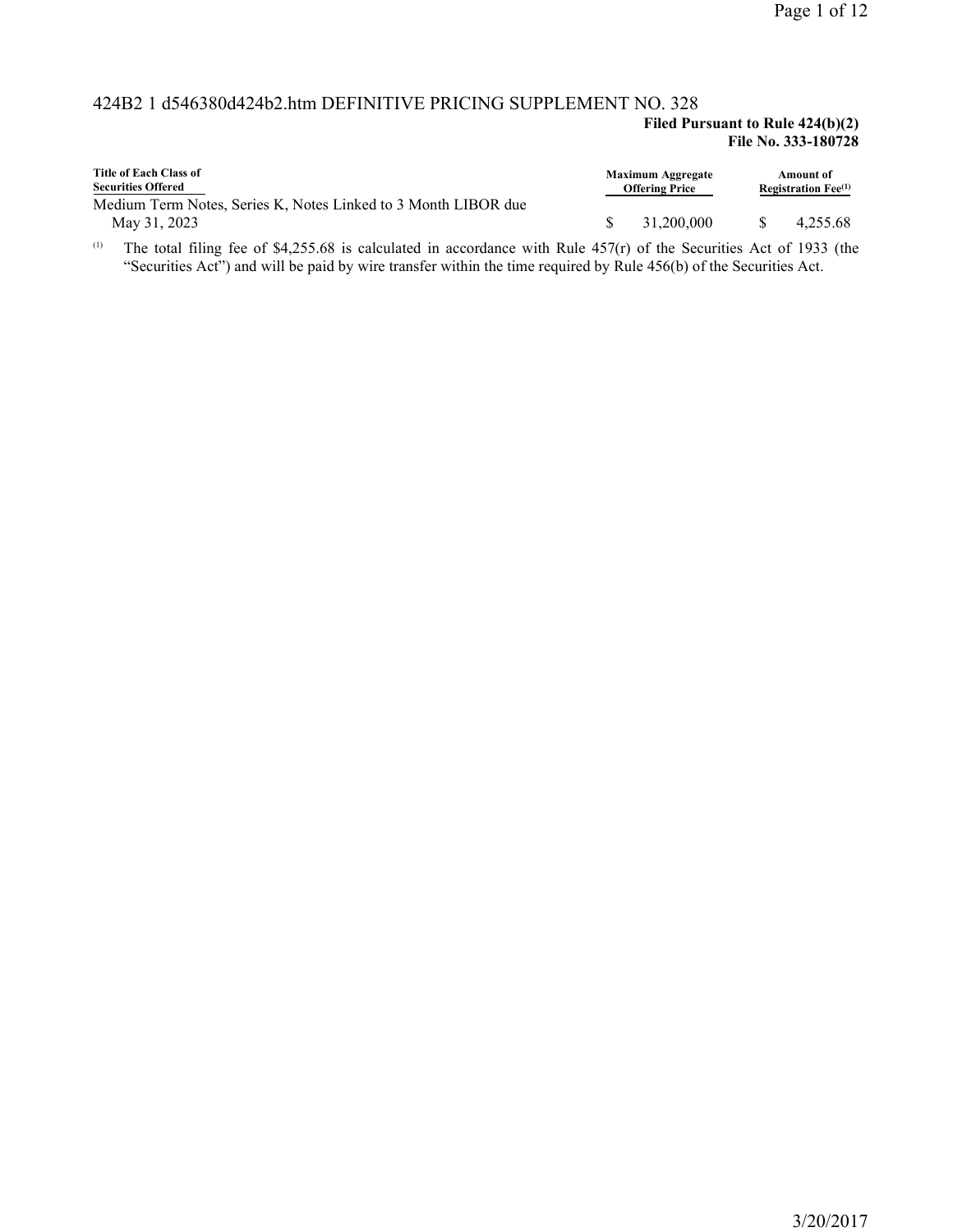PRICING SUPPLEMENT No. 328 dated May 28, 2013 (To Prospectus Supplement dated April 13, 2012 and Prospectus dated April 13, 2012)



# **Wells Fargo & Company**

**Medium-Term Notes, Series K**

# **Floating Rate Notes**

## **Notes Linked to 3 Month LIBOR due May 31, 2023**

- Quarterly interest payments
- $\blacksquare$  The per annum rate of interest payable on the notes will be reset quarterly and will be equal to 3 month LIBOR plus 0.90%, but in no event will be more than 7.25% per annum, for any quarterly interest period
- Term of approximately 10 years
- All payments on the notes are subject to the credit risk of Wells Fargo & Company
- $\blacksquare$  No exchange listing; designed to be held to maturity

#### **Investing in the notes involves risks not associated with an investment in conventional debt securities. See "Risk Factors" on page PRS-5.**

**The notes are unsecured obligations of Wells Fargo & Company and all payments on the notes are subject to the credit risk of Wells Fargo & Company. The notes are not deposits or other obligations of a depository institution and are not insured by the Federal Deposit Insurance Corporation, the Deposit Insurance Fund or any other governmental agency of the United States or any other jurisdiction.** 

**Neither the Securities and Exchange Commission nor any state securities commission has approved or disapproved of these securities or determined if this pricing supplement or the accompanying prospectus supplement and prospectus is truthful or complete. Any representation to the contrary is a criminal offense.** 

|          | <b>Original Offering Price</b> | <b>Agent Discount</b> <sup>(1)</sup> | <b>Proceeds to Wells Fargo</b> |
|----------|--------------------------------|--------------------------------------|--------------------------------|
| Per Note | \$1,000.00                     | \$5.00                               | \$995.00                       |
| Total    | \$31,200,000.00                | \$156,000.00                         | \$31,044,000.00                |

In addition to the agent discount, the original offering price specified above includes structuring and development costs. The agent discount and structuring and development costs total approximately \$25.85 per note. See "Plan of Distribution (Conflicts of Interest)" in the prospectus supplement for further information including information regarding how we may hedge our obligations under the notes and offering expenses. Wells Fargo Securities, LLC, a wholly-owned subsidiary of Wells Fargo & Company, is the agent for the distribution of the notes and is acting as principal. (1)

# **Wells Fargo Securities**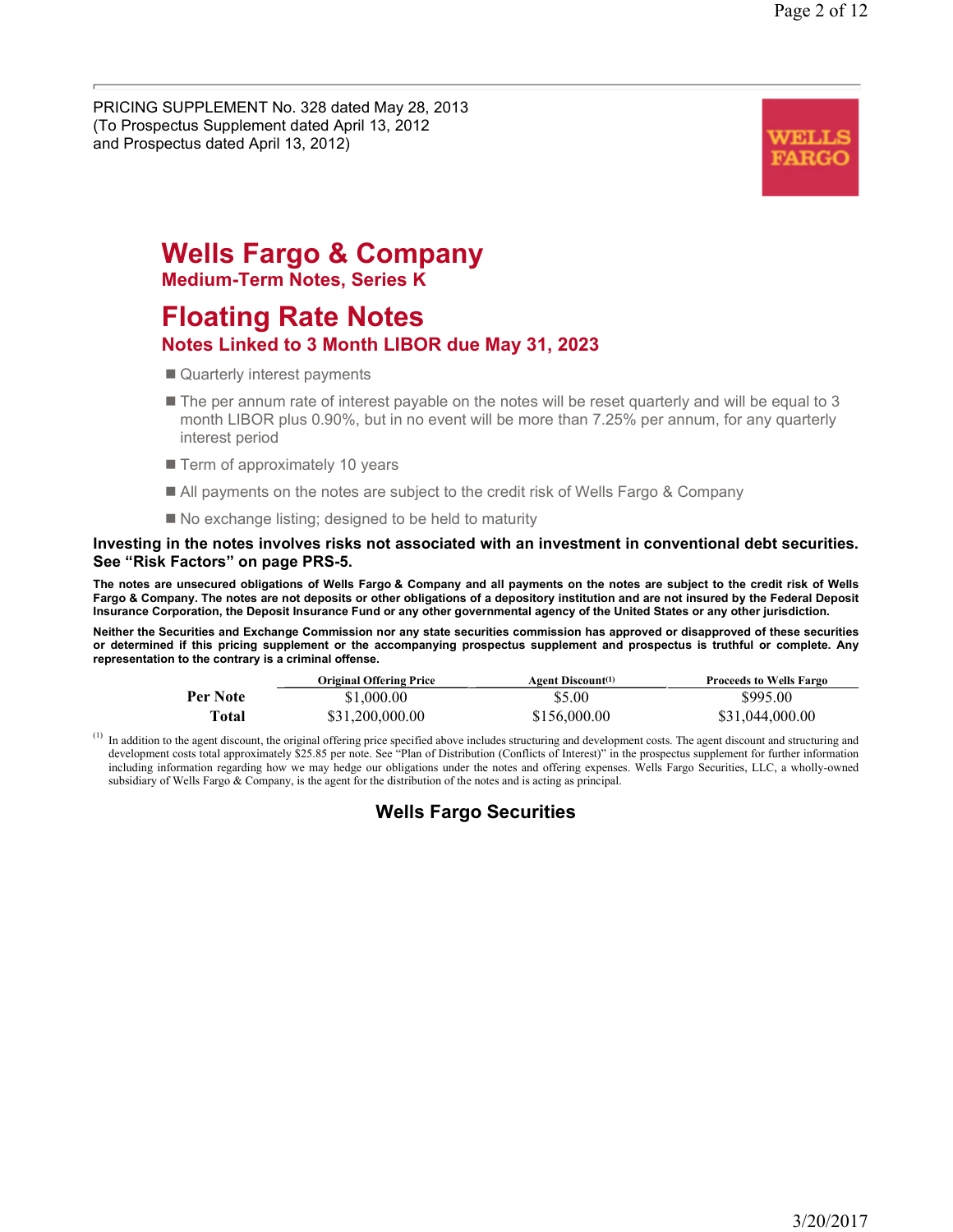## **Notes Linked to 3 Month LIBOR due May 31, 2023**

### **Investment Description**

The Notes Linked to 3 Month LIBOR due May 31, 2023 are senior unsecured debt securities of Wells Fargo & Company and are part of a series entitled "Medium-Term Notes, Series K."

All payments on the notes are subject to the credit risk of Wells Fargo.

You should read this pricing supplement together with the prospectus supplement dated April 13, 2012 and prospectus dated April 13, 2012 for additional information about the notes. Information included in this pricing supplement supersedes information in the prospectus supplement and prospectus to the extent it is different from that information. Certain defined terms used but not defined herein have the meanings set forth in the prospectus supplement.

You may access the prospectus supplement and prospectus on the SEC website www.sec.gov as follows (or if such address has changed, by reviewing our filings for the relevant date on the SEC website):

• Prospectus Supplement dated April 13, 2012 and Prospectus dated April 13, 2012 filed with the SEC on April 13, 2012: http://www.sec.gov/Archives/edgar/data/72971/000119312512162780/d256650d424b2.htm

#### **Investor Considerations**

We have designed the notes for investors who:

- seek current income at a floating rate of interest;
- seek an investment with a per annum interest rate that will be reset quarterly and will be equal to 3 month LIBOR plus 0.90%, subject to the maximum interest rate of 7.25% per annum, for any quarterly interest period;
- understand that the interest rate on the notes will never be higher than 7.25% per annum regardless of how high 3 month LIBOR rises;
- understand that if 3 month LIBOR plus 0.90% is less than 7.25% per annum for any quarterly interest period, the cumulative interest rate for that year will be less than 7.25% per annum; and
- are willing to hold the notes until maturity.

The notes are not designed for, and may not be a suitable investment for, investors who:

- seek a liquid investment or are unable or unwilling to hold the notes to maturity;
- $\blacksquare$  expect interest rates to increase beyond the maximum interest rate provided by the notes;
- are unwilling to accept the credit risk of Wells Fargo; or
- prefer the certainty of investments with fixed coupons and with comparable maturities issued by companies with comparable credit ratings.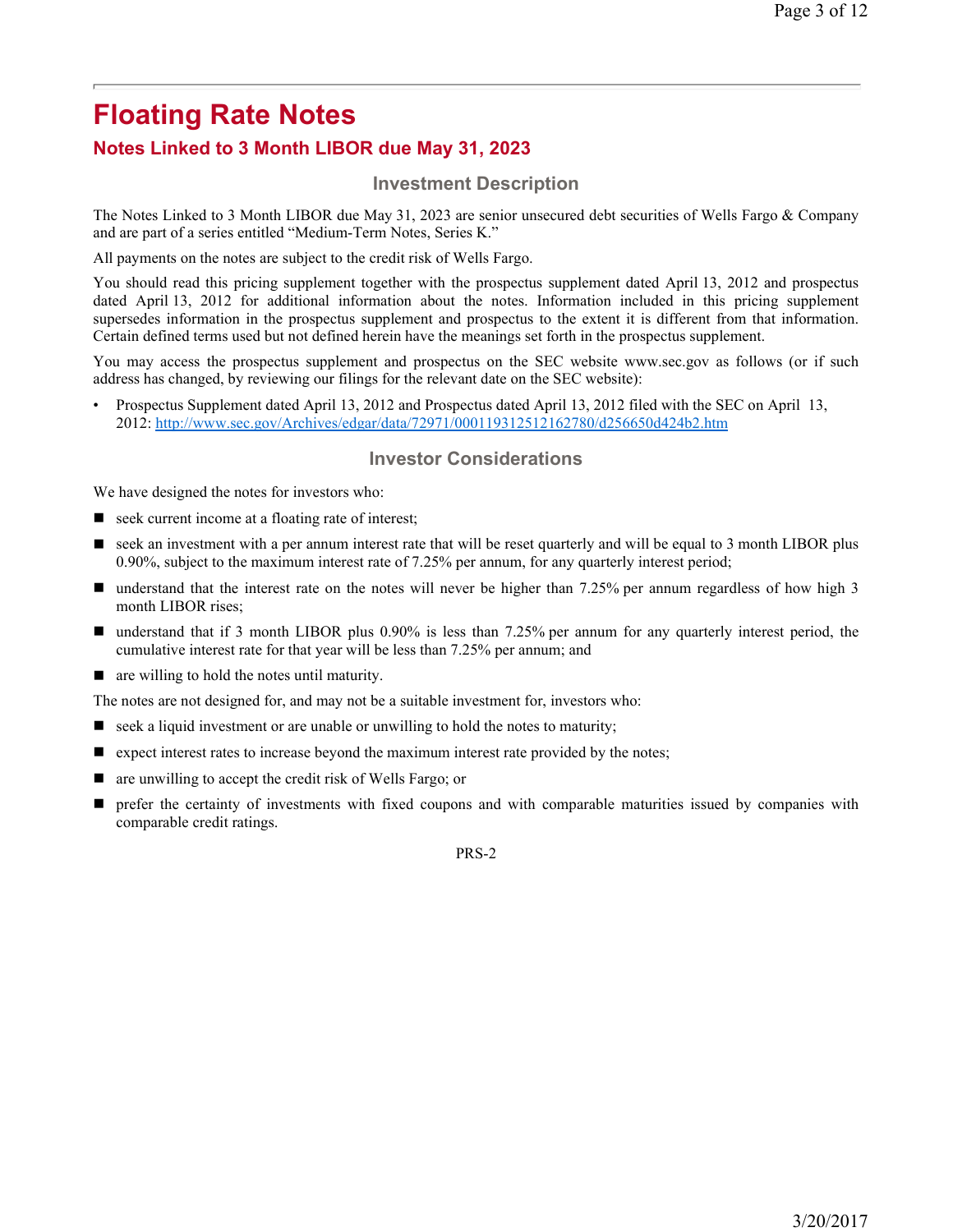# **Notes Linked to 3 Month LIBOR due May 31, 2023**

| <b>Terms of the Notes</b>                 |                                                                                                                                                                                                                                                                                                                                                                                                                                                                                                                                                                                                                                                                                                                                                                                                                                                                                                                                                                                                                                                                                                                                                                                                                                                                                                                                                                                                                                                                                                                                                                                                                                                                                                                                        |  |  |  |
|-------------------------------------------|----------------------------------------------------------------------------------------------------------------------------------------------------------------------------------------------------------------------------------------------------------------------------------------------------------------------------------------------------------------------------------------------------------------------------------------------------------------------------------------------------------------------------------------------------------------------------------------------------------------------------------------------------------------------------------------------------------------------------------------------------------------------------------------------------------------------------------------------------------------------------------------------------------------------------------------------------------------------------------------------------------------------------------------------------------------------------------------------------------------------------------------------------------------------------------------------------------------------------------------------------------------------------------------------------------------------------------------------------------------------------------------------------------------------------------------------------------------------------------------------------------------------------------------------------------------------------------------------------------------------------------------------------------------------------------------------------------------------------------------|--|--|--|
| <b>Pricing Date:</b>                      | May 28, 2013.                                                                                                                                                                                                                                                                                                                                                                                                                                                                                                                                                                                                                                                                                                                                                                                                                                                                                                                                                                                                                                                                                                                                                                                                                                                                                                                                                                                                                                                                                                                                                                                                                                                                                                                          |  |  |  |
| <b>Issue Date:</b>                        | May 31, 2013. (T+3)                                                                                                                                                                                                                                                                                                                                                                                                                                                                                                                                                                                                                                                                                                                                                                                                                                                                                                                                                                                                                                                                                                                                                                                                                                                                                                                                                                                                                                                                                                                                                                                                                                                                                                                    |  |  |  |
| <b>Original Offering</b><br><b>Price:</b> | \$1,000 per note. References in this pricing supplement to a "note" are to a note with a principal<br>amount of \$1,000.                                                                                                                                                                                                                                                                                                                                                                                                                                                                                                                                                                                                                                                                                                                                                                                                                                                                                                                                                                                                                                                                                                                                                                                                                                                                                                                                                                                                                                                                                                                                                                                                               |  |  |  |
| <b>Stated Maturity</b><br>Date:           | May 31, 2023. The notes are not subject to redemption by Wells Fargo or repayment at the option<br>of any holder of the notes prior to the stated maturity date.                                                                                                                                                                                                                                                                                                                                                                                                                                                                                                                                                                                                                                                                                                                                                                                                                                                                                                                                                                                                                                                                                                                                                                                                                                                                                                                                                                                                                                                                                                                                                                       |  |  |  |
| Payment at<br><b>Maturity:</b>            | A holder will be entitled to receive on the stated maturity date a cash payment in U.S. dollars<br>equal to \$1,000 per note, plus any accrued and unpaid interest.                                                                                                                                                                                                                                                                                                                                                                                                                                                                                                                                                                                                                                                                                                                                                                                                                                                                                                                                                                                                                                                                                                                                                                                                                                                                                                                                                                                                                                                                                                                                                                    |  |  |  |
| <b>Interest Payment</b><br>Dates:         | Each February 28, May 28, August 28, and November 28, commencing August 28, 2013 and<br>ending February 28, 2023, and at maturity. Except as described below for the first interest period,<br>on each interest payment date, interest will be paid for the period commencing on and including<br>the immediately preceding interest payment date and ending on and including the day<br>immediately preceding that interest payment date. This period is referred to as an "interest<br>period." The first interest period will commence on and include the issue date and end on and<br>include August 27, 2013. Interest payable with respect to an interest period will be computed on<br>the basis of a 360-day year of twelve 30-day months. If a scheduled interest payment date is not a<br>business day, interest will be paid on the next business day, and interest on that payment will not<br>accrue during the period from and after the scheduled interest payment date.                                                                                                                                                                                                                                                                                                                                                                                                                                                                                                                                                                                                                                                                                                                                                |  |  |  |
| <b>Interest Rate:</b>                     | The interest rate that will apply during an interest period will be equal to 3 month LIBOR on the<br>determination date for such interest period plus 0.90%, subject to the maximum interest rate.<br>The "determination date" for an interest period will be two London banking days prior to the first<br>day of such interest period.<br>"3 month LIBOR" means, for any determination date, the arithmetic mean of the offered rates for<br>deposits in U.S. dollars having a 3 month maturity, commencing on the second London banking<br>day immediately following that determination date that appear on the designated LIBOR page as<br>of 11:00 a.m., London time, on that determination date, if at least two offered rates appear on the<br>designated LIBOR page, provided that if the designated LIBOR page by its terms provides only<br>for a single rate, that single rate will be used. The "designated LIBOR page" means the display on<br>Reuters, or any successor service, on page LIBOR01, or any other page as may replace that page<br>on that service, for the purpose of displaying the London Interbank rates for U.S. dollars.<br>If (i) fewer than two offered rates appear or (ii) no rate appears and the designated LIBOR page<br>by its terms provides only for a single rate, then the calculation agent will request the principal<br>London offices of each of four major banks in the London Interbank market, as selected by the<br>calculation agent, to provide the calculation agent with its offered quotation for deposits in U.S.<br>dollars for a 3 month period commencing on the second London banking day immediately<br>following that determination date to prime banks in the London |  |  |  |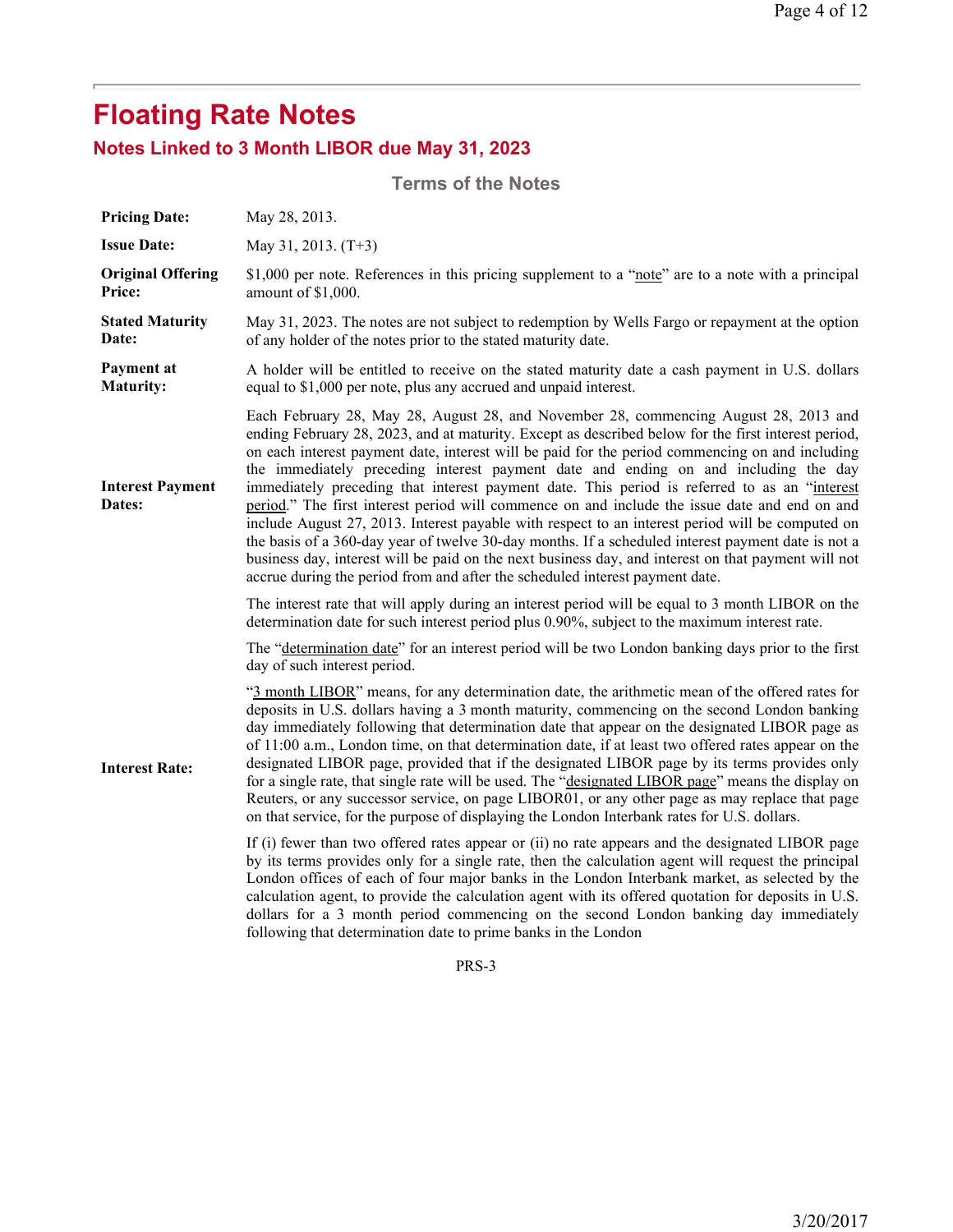# **Floating Rate Notes Notes Linked to 3 Month LIBOR due May 31, 2023**

# **Terms of the Notes (Continued)**

|                                             | Interbank market at approximately 11:00 a.m., London time, on that determination date and in a<br>principal amount that is representative of a single transaction in U.S. dollars in that market at that<br>time. If at least two quotations are provided, 3 month LIBOR determined on that determination<br>date will be the arithmetic mean of those quotations.                                                                                                                                                                                                                                                                                                              |
|---------------------------------------------|---------------------------------------------------------------------------------------------------------------------------------------------------------------------------------------------------------------------------------------------------------------------------------------------------------------------------------------------------------------------------------------------------------------------------------------------------------------------------------------------------------------------------------------------------------------------------------------------------------------------------------------------------------------------------------|
|                                             | If fewer than two quotations are provided, 3 month LIBOR will be the arithmetic mean of the<br>rates quoted at approximately 11:00 a.m. in New York, New York on that determination date by<br>three major banks in New York, New York selected by the calculation agent for loans in U.S.<br>dollars to leading European banks, having a 3 month maturity and in a principal amount that is<br>representative of a single transaction in U.S. dollars in that market at that time.                                                                                                                                                                                             |
|                                             | If the banks so selected by the calculation agent are not quoting as set forth above, 3 month<br>LIBOR on such determination date will be determined by the calculation agent in a commercially<br>reasonable manner.                                                                                                                                                                                                                                                                                                                                                                                                                                                           |
| Calculation<br>Agent:                       | Wells Fargo Securities, LLC.                                                                                                                                                                                                                                                                                                                                                                                                                                                                                                                                                                                                                                                    |
| <b>Maximum</b><br><b>Interest Rate:</b>     | 7.25% per annum                                                                                                                                                                                                                                                                                                                                                                                                                                                                                                                                                                                                                                                                 |
| <b>Material Tax</b><br><b>Consequences:</b> | The notes will be subject to the rules governing variable rate debt instruments for United States<br>federal income tax purposes. Under such rules, holders will generally be required to include<br>interest on the notes in income at the time interest is paid or accrued, depending on the holder's<br>method of accounting for tax purposes. We urge you to read the discussion entitled "United States"<br>Federal Income Tax Considerations" below on page PRS-8 for a more detailed discussion of the<br>rules governing variable rate debt instruments, and we also urge you to discuss the tax<br>consequences of your investment in the notes with your tax advisor. |
| <b>No Listing:</b>                          | The notes will not be listed on any securities exchange or automated quotation system.                                                                                                                                                                                                                                                                                                                                                                                                                                                                                                                                                                                          |
| Agent:                                      | Wells Fargo Securities, LLC. The agent may resell the notes to other securities dealers at the<br>original offering price of the notes less a concession not in excess of \$5.00 per note. Such<br>securities dealers may include Wells Fargo Advisors, LLC, one of our affiliates.                                                                                                                                                                                                                                                                                                                                                                                             |
| <b>Denominations:</b>                       | \$1,000 and any integral multiple of \$1,000                                                                                                                                                                                                                                                                                                                                                                                                                                                                                                                                                                                                                                    |
| <b>CUSIP:</b>                               | 94986RPX3                                                                                                                                                                                                                                                                                                                                                                                                                                                                                                                                                                                                                                                                       |
|                                             |                                                                                                                                                                                                                                                                                                                                                                                                                                                                                                                                                                                                                                                                                 |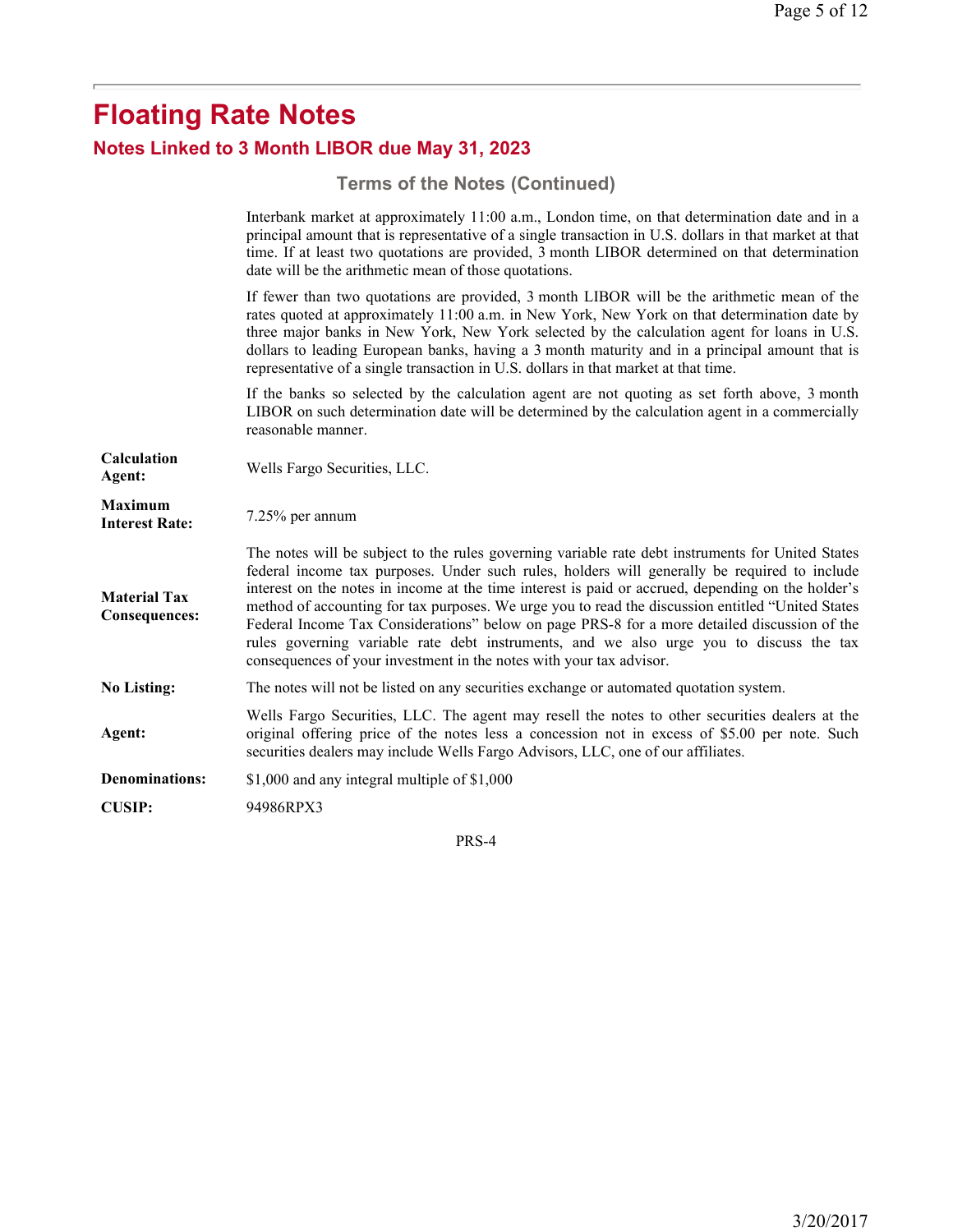## **Notes Linked to 3 Month LIBOR due May 31, 2023**

#### **Risk Factors**

Your investment in the notes will involve risks. You should carefully consider the risk factors set forth below as well as the other information contained in the prospectus supplement and prospectus, including the documents they incorporate by reference. You should reach an investment decision only after you have carefully considered with your advisors the suitability of an investment in the notes in light of your particular circumstances.

#### **The Amount Of Interest You Receive May Be Less Than The Return You Could Earn On Other Investments.**

Interest rates may change significantly over the term of the notes, and it is impossible to predict what interest rates will be at any point in the future. Although the interest rate on the notes will be based on the level of 3 month LIBOR, the interest rate that will apply at any time on the notes may be more or less than other prevailing market interest rates at such time and in any event will never exceed 7.25% per annum regardless of the level of 3 month LIBOR on any determination date. In addition, if 3 month LIBOR plus 0.90% is less than 7.25% per annum for any quarterly interest period, the cumulative interest rate for that year will be less than 7.25% per annum. As a result, the amount of interest you receive on the notes may be less than the return you could earn on other investments.

#### **The Notes Are Subject To The Credit Risk Of Wells Fargo.**

The notes are our obligations and are not, either directly or indirectly, an obligation of any third party, and any amounts payable under the notes are subject to our creditworthiness. As a result, our actual and perceived creditworthiness and actual or anticipated decreases in our credit ratings may affect the value of the notes and, in the event we were to default on our obligations, you may not receive any amounts owed to you under the terms of the notes.

#### **The Agent Discount, Structuring And Development Costs, Offering Expenses And Certain Hedging Costs Are Likely To Adversely Affect The Price At Which You Can Sell Your Notes.**

Assuming no changes in market conditions or any other relevant factors, the price, if any, at which you may be able to sell the notes will likely be lower than the original offering price. The original offering price includes, and any price quoted to you is likely to exclude, the agent discount paid in connection with the initial distribution, structuring and development costs, offering expenses and the projected profit that our hedge counterparty (which may be one of our affiliates) expects to realize in consideration for assuming the risks inherent in hedging our obligations under the notes. In addition, any such price is also likely to reflect dealer discounts, mark-ups and other transaction costs, such as a discount to account for costs associated with establishing or unwinding any related hedge transaction. The price at which the agent or any other potential buyer may be willing to buy your notes will also be affected by the maximum interest rate provided by the notes and by the market and other conditions discussed in the next risk factor.

#### **The Value Of The Notes Prior To Stated Maturity Will Be Affected By Numerous Factors, Some Of Which Are Related In Complex Ways.**

The value of the notes prior to stated maturity will be affected by interest rates at that time and a number of other factors, some of which are interrelated in complex ways. The effect of any one factor may be offset or magnified by the effect of another factor. The following factors, among others, are expected to affect the value of the notes. When we refer to the "value" of your note, we mean the value that you could receive for your note if you are able to sell it in the open market before the stated maturity date.

- -**3 Month LIBOR.** The value of the notes prior to maturity will be influenced by the level of 3 month LIBOR forward rates at that time.
- **Interest Rates.** The value of the notes may be affected by changes in the interest rates and in the yield curve in the U.S. markets.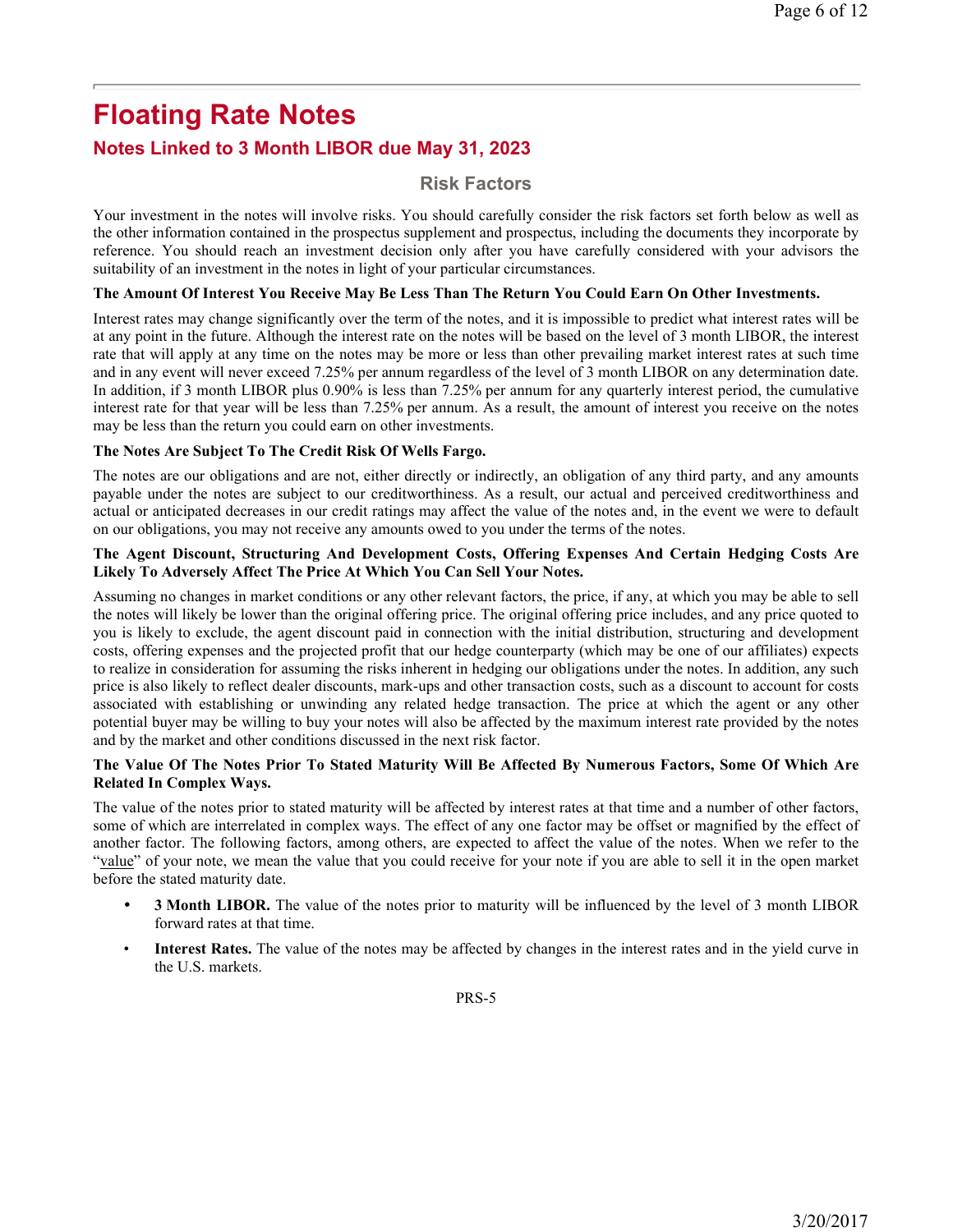## **Notes Linked to 3 Month LIBOR due May 31, 2023**

## **Risk Factors (Continued)**

- **Time Remaining To Maturity.** The value of the notes at any given time prior to maturity will likely be different from that which would be expected based on the then-current level of 3 month LIBOR. This difference will most likely reflect a discount due to expectations and uncertainty concerning the level of 3 month LIBOR during the period of time still remaining to the maturity date. In general, as the time remaining to maturity decreases, the value of the notes will approach the amount payable at maturity.
- **Our Credit Ratings, Financial Condition And Results Of Operation.** Actual or anticipated changes in our credit ratings, financial condition or results of operation may affect the value of the notes. However, because the return on the notes is dependent upon factors in addition to our ability to pay our obligations under the notes, such as the level of 3 month LIBOR, an improvement in our credit ratings, financial condition or results of operation will not reduce the other investment risks related to the notes.

#### **The Notes Will Not Be Listed On Any Securities Exchange And We Do Not Expect A Trading Market For The Notes To Develop.**

The notes will not be listed or displayed on any securities exchange or any automated quotation system. Although the agent and/or its affiliates may purchase the notes from holders, they are not obligated to do so and are not required to make a market for the notes. There can be no assurance that a secondary market will develop. Because we do not expect that any market makers will participate in a secondary market for the notes, the price at which you may be able to sell your notes is likely to depend on the price, if any, at which the agent is willing to buy your notes.

If a secondary market does exist, it may be limited. Accordingly, there may be a limited number of buyers if you decide to sell your notes prior to stated maturity. This may affect the price you receive upon such sale. Consequently, you should be willing to hold the notes to stated maturity.

#### **One Of Our Affiliates Will Be The Calculation Agent And, As A Result, Potential Conflicts Of Interest Could Arise.**

One of our affiliates will be the calculation agent for purposes of determining 3 month LIBOR in the event that 3 month LIBOR is not determined by reference to the designated LIBOR page or bank quotations. Although the calculation agent will exercise its judgment in good faith when performing its functions, potential conflicts of interest may exist between the calculation agent and you.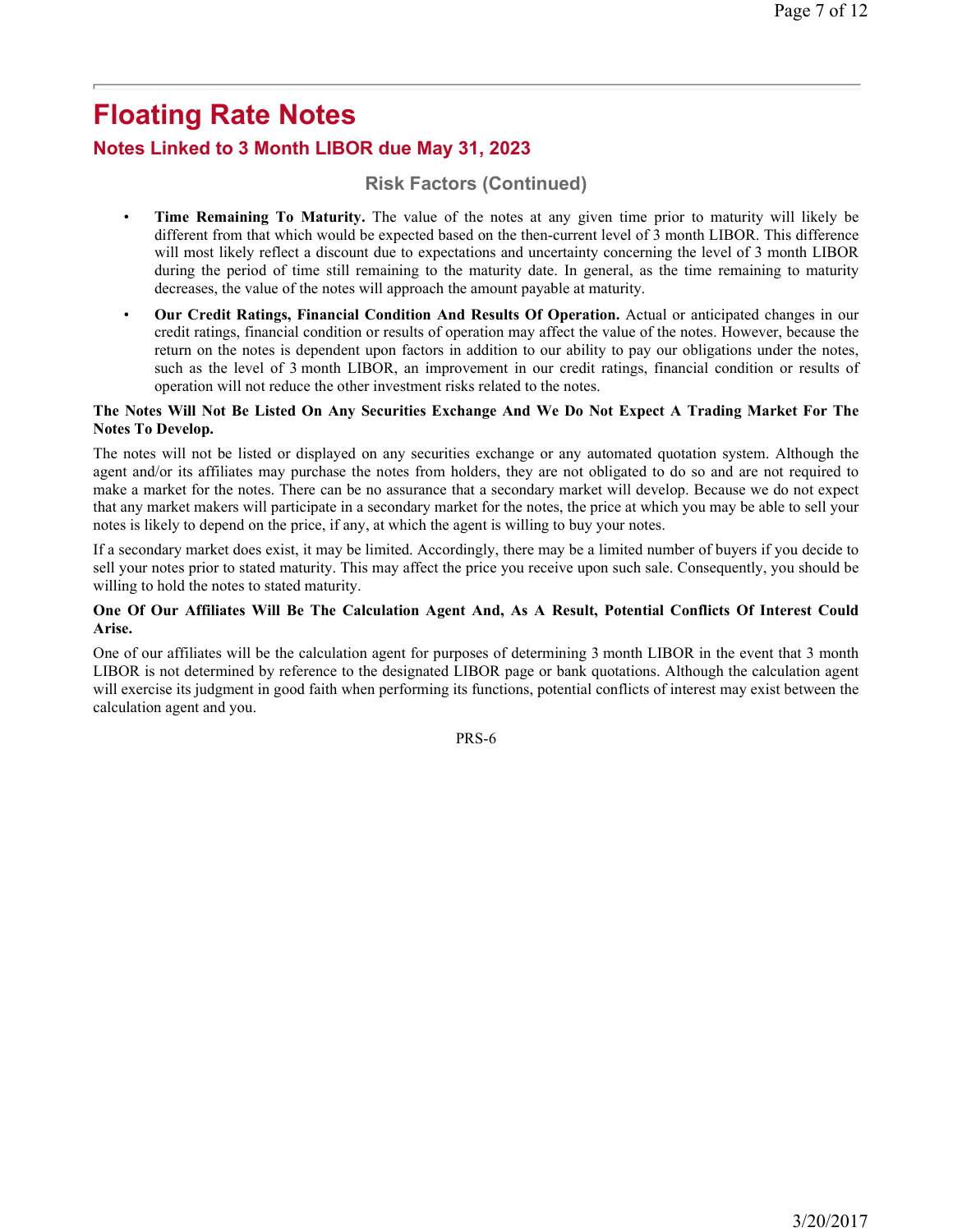## **Notes Linked to 3 Month LIBOR due May 31, 2023**

#### **Historical LIBOR Information**

The following graph sets forth 3 month LIBOR for each day in the period from January 1, 2001 to May 28, 2013. On May 28, 2013, 3 month LIBOR was 0.273%. The historical 3 month LIBOR set forth below should not be taken as an indication of 3 month LIBOR in the future.

#### **3 Month LIBOR Daily Rates**



Date

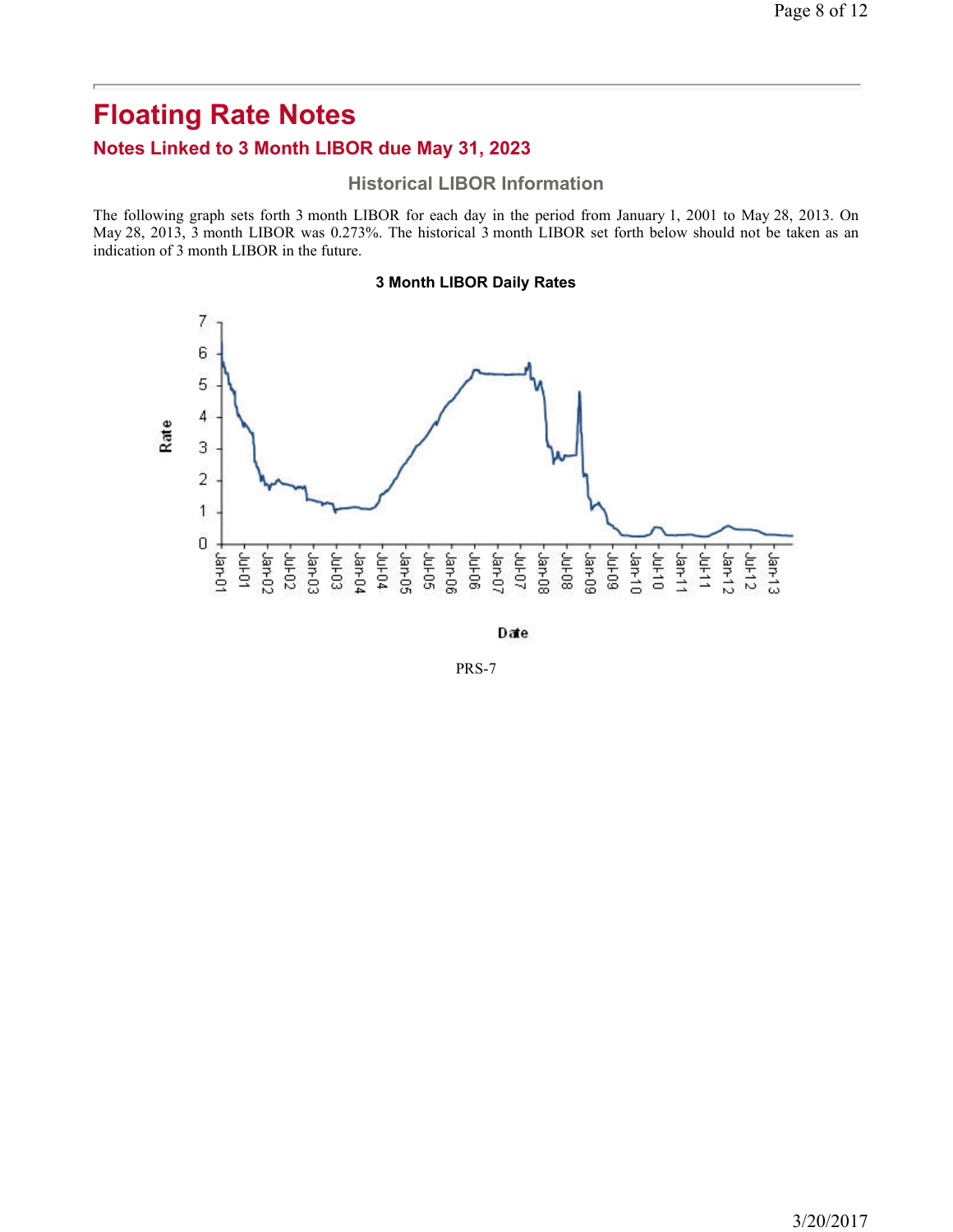## **Notes Linked to 3 Month LIBOR due May 31, 2023**

## **United States Federal Income Tax Considerations**

*The following is a general description of the material United States federal income tax considerations relating to the notes. It does not purport to be a complete analysis of all tax considerations relating to the notes. Prospective purchasers of the notes should consult their tax advisors as to the consequences under the tax laws of the country of which they are resident for tax purposes and the United States federal income tax consequences of acquiring, holding and disposing of the notes and receiving payments under the notes. This summary is based upon the law as in effect on the date of this pricing supplement and is subject to any change in law that may take effect after such date.* 

The discussion below applies to you only if you hold your notes as capital assets for tax purposes. This section does not apply to you if you are a member of a class of holders subject to special rules, such as:

- a dealer in securities,
- a trader in securities that elects to use a mark-to-market method of tax accounting for your securities holdings,
- a bank,
- a life insurance company,
- a tax-exempt organization,
- a person that owns the notes as part of a straddle, a hedging, a conversion or other integrated transaction for tax purposes,
- a person that purchases or sells the notes as part of a wash sale for tax purposes,
- a person subject to the alternative minimum tax, or
- a United States holder (as defined below) whose functional currency for tax purposes is not the U.S. dollar.

This discussion is based on the Internal Revenue Code of 1986, as amended (the "Code"), its legislative history, existing and proposed regulations under the Code, published rulings and court decisions, all as currently in effect. These laws are subject to change, possibly on a retroactive basis.

If a partnership holds the notes, the United States federal income tax treatment of a partner will generally depend on the status of the partner and the tax treatment of the partnership. A partner in a partnership holding the notes should consult its tax advisor with regard to the United States federal income tax treatment of an investment in the notes.

Except as otherwise noted under "—Non-United States Holders" below, this discussion is only applicable to you if you are a United States holder. You are a "United States holder" if you are a beneficial owner of a note and you are: (i) a citizen or resident of the United States, (ii) a domestic corporation, (iii) an estate whose income is subject to United States federal income tax regardless of its source, or (iv) a trust, if a United States court can exercise primary supervision over the trust's administration and one or more United States persons are authorized to control all substantial decisions of the trust.

In the opinion of our special tax counsel, Sullivan & Cromwell LLP, the notes will be characterized and treated as debt instruments subject to the rules governing variable rate debt instruments for United States federal income tax purposes. Under these rules, you will include the interest payments on the notes in ordinary income at the time you receive or accrue such payments, depending on your method of accounting for tax purposes, and any gain or loss you recognize upon the sale, exchange, or maturity of your notes will be capital gain or loss except to the extent that the amount realized is attributable to accrued but unpaid interest.

You will generally recognize gain or loss upon the sale, exchange or maturity of your notes in an amount equal to the difference, if any, between the fair market value of the amount you receive at such time (other than the amount attributable to accrued but unpaid interest) and your adjusted tax basis in your notes. If you are an initial holder that purchased the notes at par, your adjusted tax basis should generally equal the price you paid for the notes.

If you purchase the notes at a price lower than the issue price, you may be subject to the rules governing market discount. If you purchase the notes at a price higher than the issue price, and if you so elect, you may be subject to the rules governing amortizable bond premium. In either case, you should consult your tax advisor as to the possible application of these rules to you.

*Medicare Tax.* For taxable years beginning after December 31, 2012, if you are an individual or estate, or a trust that does not fall into a special class of trusts that is exempt from such tax, you will be subject to a 3.8% tax (the "Medicare Tax")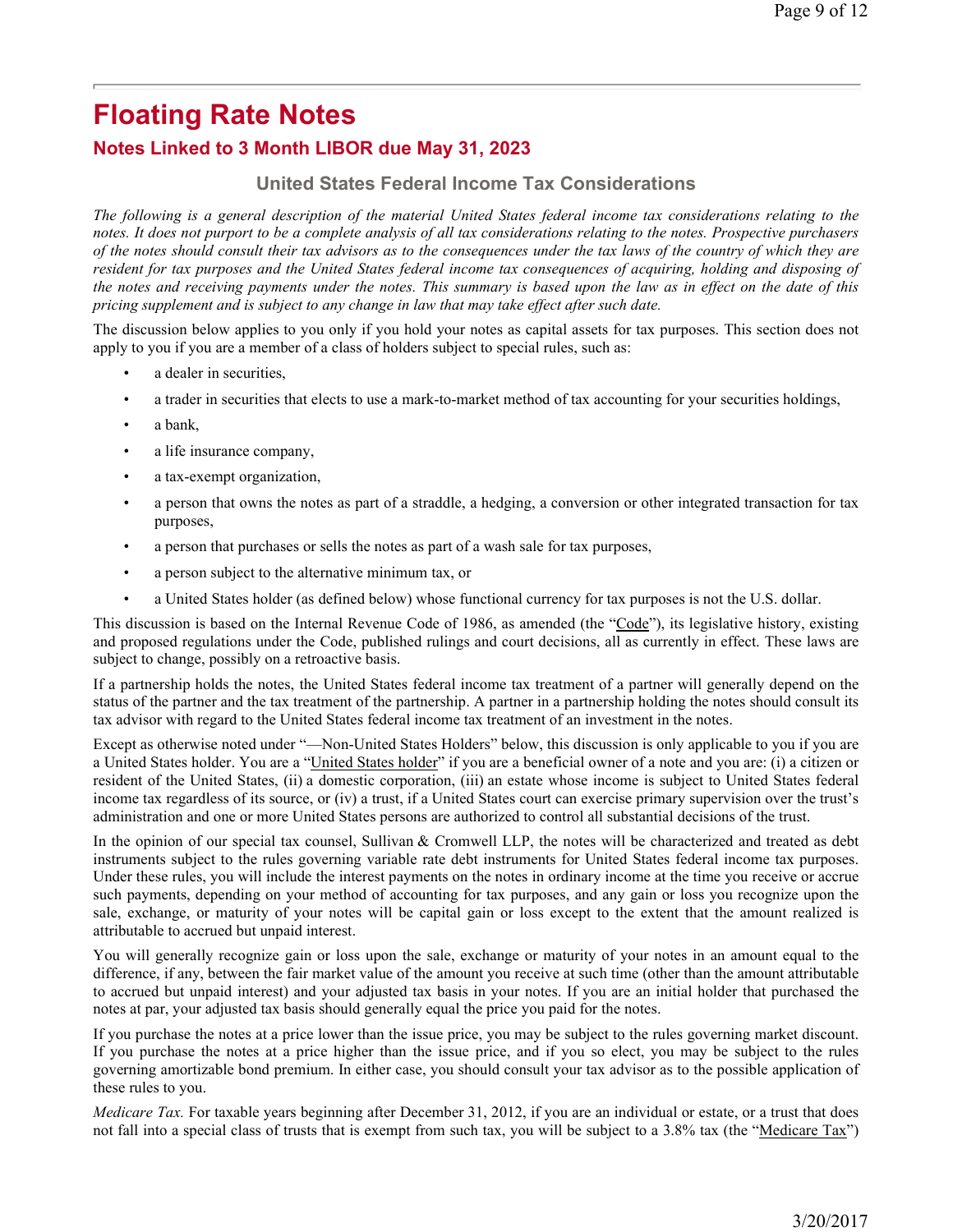on the lesser of (1) your "net investment income" for the relevant taxable year and (2) the excess of your modified adjusted gross income for the taxable year over a certain threshold (which in the case of individuals will be between \$125,000 and \$250,000, depending on your circumstances).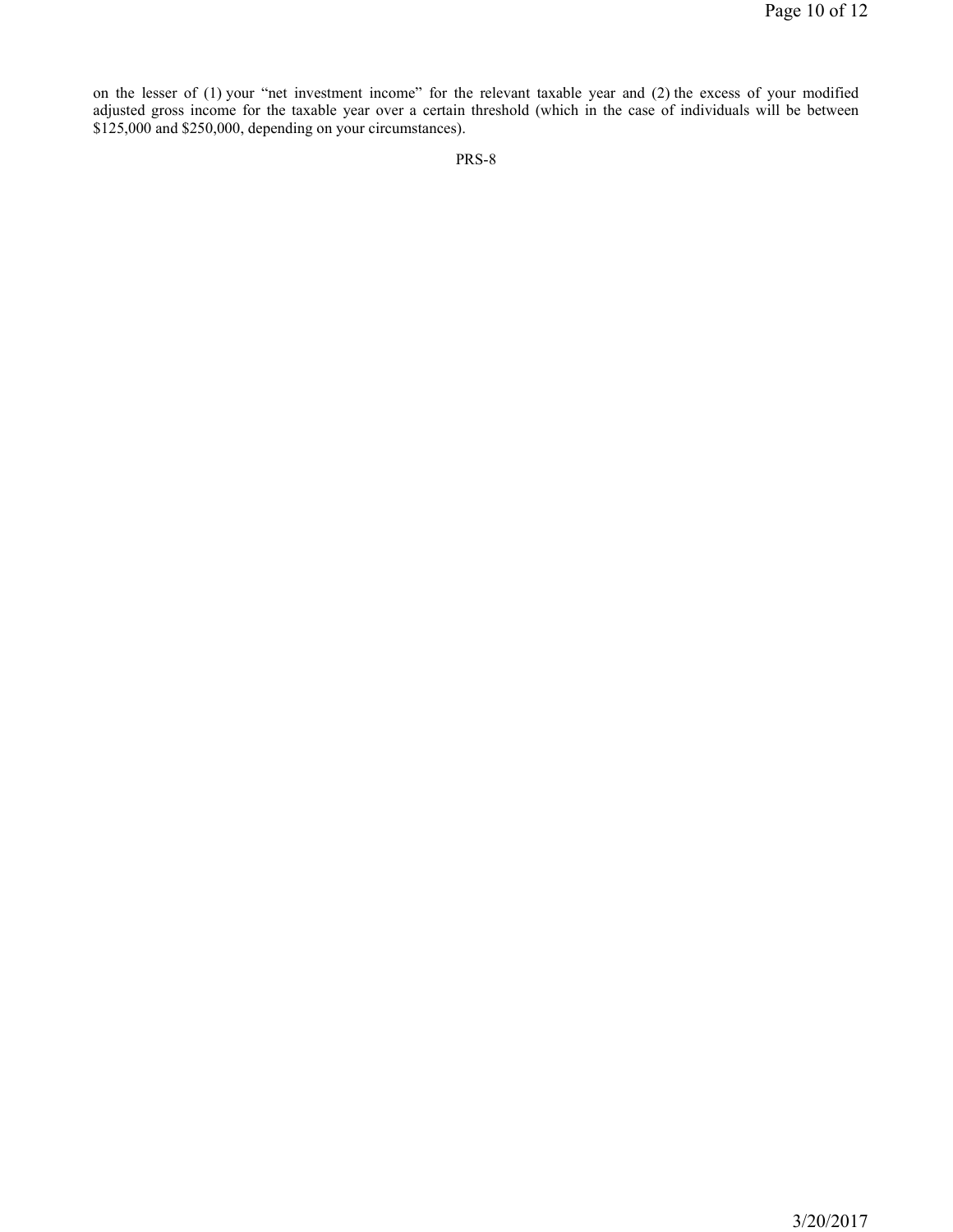## **Notes Linked to 3 Month LIBOR due May 31, 2023**

### **United States Federal Income Tax Considerations (Continued)**

Your net investment income will include your gross interest income in respect of the notes and any net gains you recognize upon the sale, exchange or maturity of the notes, unless such gross interest income or net gains are derived in the ordinary course of the conduct of a trade or business (other than a trade or business that consists of certain passive or trading activities). If you are a United States holder that is an individual, estate or trust, you are urged to consult your tax advisors regarding the applicability of the Medicare Tax to any gross interest income and net gains you recognize in respect of your investment in the notes.

*Non-United States Holders*. If you are not a United States holder, subject to the discussion of backup withholding and information reporting below, payments of interest (including any amounts received upon the sale or exchange of notes that are attributable to accrued and unpaid interest) in respect of your notes will not be subject to U.S. federal income tax or withholding tax provided that:

- you do not actually or constructively own 10% or more of the total combined voting power of all classes of our capital stock that are entitled to vote, within the meaning of Section  $871(h)(3)$  of the Code;
- you are not a "controlled foreign corporation" that is, directly or indirectly, related to us through stock ownership;
- you are not a bank whose receipt of interest on your notes is described in Section  $881(c)(3)(A)$  of the Code;
- the interest is not effectively connected with the conduct of a trade or business within the United States; and
- you (i) provide your name and address and certify, under penalties of perjury, that you are not a U.S. person (which certification may be made on Internal Revenue Service (the "IRS") Form W-8BEN (or other applicable form)); or (ii) hold your notes through certain foreign intermediaries and satisfy the certification requirements of applicable Treasury Regulations. Special certification rules apply to holders that are pass-through entities.

If the requirements described above are not satisfied, a 30% withholding tax will generally apply to the gross amount of interest on the notes that is paid to you. If the interest is effectively connected with the conduct of a trade or business within the United States, you would not be subject to the 30% withholding tax provided you certify as required on IRS Form W-8ECI; however, you would be subject to United States federal income tax in the same manner as United States holders as described above, unless an applicable income tax treaty provides otherwise, and, if you are a corporation, you could be subject to a branch profits tax with respect to such income at a rate of 30% (or at a reduced rate under an applicable income tax treaty).

In addition, you generally will not be subject to United States federal income tax on capital gain realized on the sale, exchange or maturity of the notes, unless:

- you are an individual present in the United States for 183 days or more in the taxable year of the disposition and certain other conditions are met; or
- the gain is effectively connected with your conduct of a trade or business in the United States (or, if certain tax treaties apply, is attributable to a permanent establishment in the United States).

If the first exception applies to you, you generally will be subject to United States federal income tax at a rate of 30% (or at a reduced rate under an applicable income tax treaty) on the amount by which capital gains allocable to United States sources (including gains from the sale, exchange or maturity of the notes) exceed capital losses allocable to United States sources. If the second exception applies to you, you generally will be subject to United States federal income tax with respect to such gain in the same manner as United States holders, as described above, unless an applicable income tax treaty provides otherwise. Additionally, corporations could be subject to a branch profits tax with respect to such gain at a rate of 30% (or at a reduced rate under an applicable income tax treaty).

*Backup Withholding and Information Reporting*. In general, if you are a non-corporate United States holder, Wells Fargo and other payors are required to report to the IRS all payments made to you on your notes. In addition, Wells Fargo and other payors are required to report to the IRS any payment of proceeds of the sale or exchange of your notes before maturity within the United States (as well as the proceeds of certain sales outside the United States). Additionally, backup withholding will apply to any payments made to you on your notes if you fail to provide an accurate taxpayer identification number or you are notified by the IRS that you have failed to report all interest and dividends required to be shown on your United States federal income tax returns.